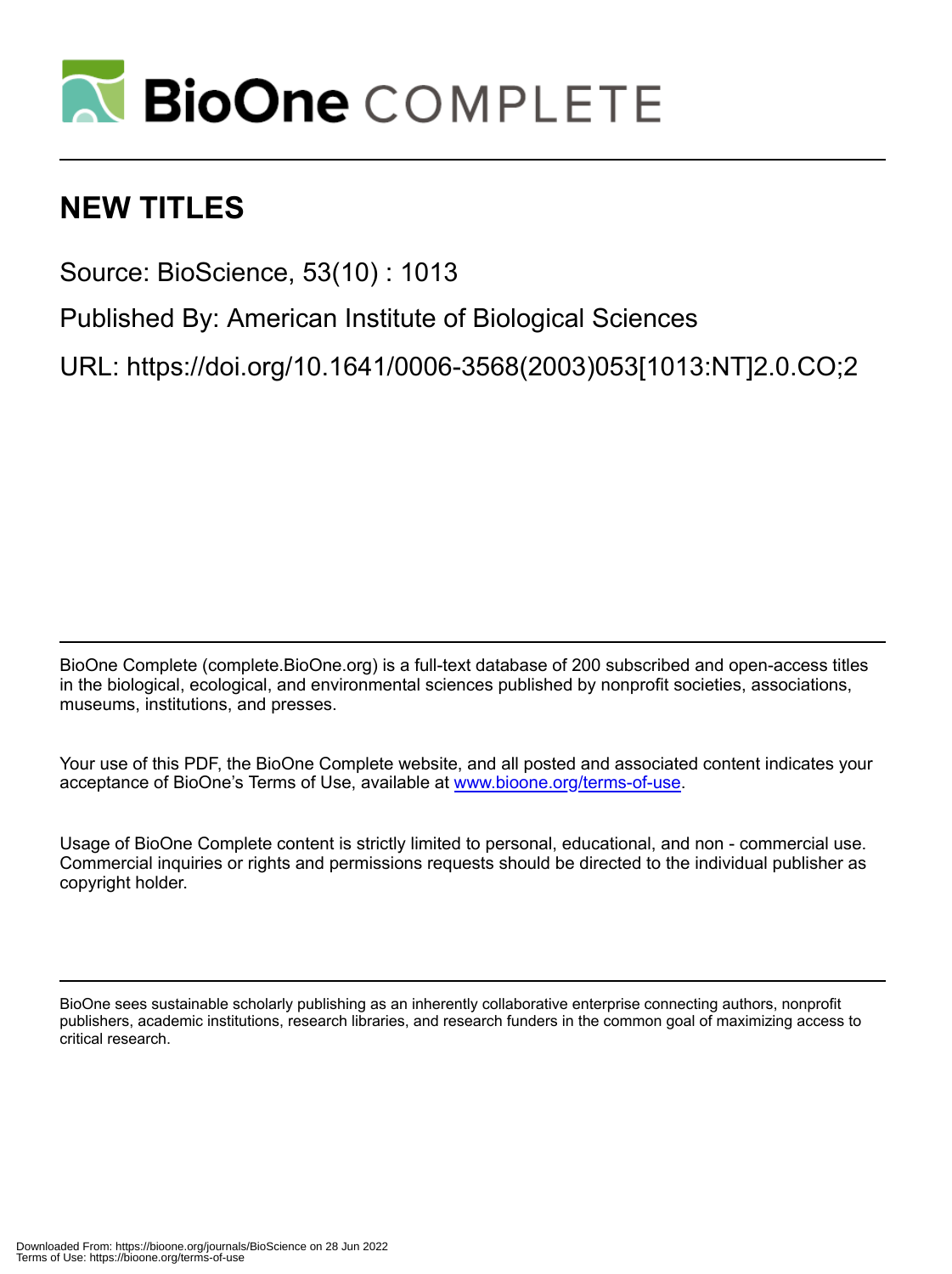# Searching for Scales in Fisheries

**Hierarchical Perspectives on Marine Complexities: Searching for Systems in the Gulf of Maine.** Spencer Apollonio. Columbia University Press, New York, 2002. 229 pp. \$29.50 (ISBN 0231124899 paper).

The outlook for fisheries in many ma-<br>rine and freshwater ecosystems is grim. Human-induced changes to ecosystems and the growing demand of a global market have caused widespread reductions in fish populations, leading to dramatic closures and, in many places, the loss of a way of life for fishing communities. In closed fisheries, managers and fishers watch with trepidation to see whether fish stocks will recover. It is in this context that Spencer Apollonio, a marine ecologist and veteran of New England fisheries agencies and commissions, explores the notion that current conservation and management practices are failing and that better options exist.

As a resident of Maine with an avid interest in the ecology and nautical history of this region, Apollonio has chosen to write about his backyard—the Gulf of Maine, a unique geological and ecological component of the North Atlantic coast. This system has a long and complex relationship with the fishers that use it. Apollonio points out that in the 17th century this system was teeming with groundfish, such as Atlantic cod *(Gadus morhua),* and marine mammals, including whales and seals. Centuries of fishing and, in particular, the technological leaps of the 20th century have reduced these populations to a fraction of their previous abundance.

Although it might be argued that the populations within the Gulf of Maine have declined for lack of regulation and enforcement, I am sure that agencies have expended much effort to stem the tide of overfishing. Traditional fisheries management applied to this ecosystem and others has been practiced only for about

a half-century, focusing on population dynamics, relying on deterministic models, and typically assuming that populations are in equilibrium with environmental and fishing effects. Although these management approaches are still taught in many fisheries programs, regularly applied by fisheries agencies, and even mandated by the federal government, they have been widely criticized from within the discipline and beyond. However, they are deeply engrained in fisheries science, primarily because of an adherence to tradition and, probably more typically, a lack of robust alternatives.

Apollonio believes that much deeper mechanisms, not captured by contemporary fisheries management, are at work. Simply reducing exploitation or closing the fishery to rebuild stocks will often fail, because the ecosystem and its resident populations have undergone fundamental structural and functional changes as a function of industrial fishing. Many natural resource managers suspect that this is true and endorse a switch to holistic ecosystem management to better predict fisheries responses and develop policies. Unfortunately, a clear definition of "ecosystem management"in this context is elusive.

I was delighted when Apollonio proposed an alternative to the traditional approaches and provided a framework by which ecosystem management of exploited fisheries can be formally defined and adopted in decisionmaking. He invokes hierarchy theory, a concept currently in vogue in the ecological sciences. In the mid-20th century, when quantitative techniques were being folded into fisheries management, concepts such as hierarchy theory were being developed in other disciplines to address growing concerns about reductionism in science. Complex biological systems, including ecological systems, are typically hierarchical in nature, with higher levels constraining and ordering lower ones.

Ecosystems have emergent properties that are often simpler to describe and understand than their component parts. Hence, ecologists may use a hierarchical approach to find appropriate and manageable organizational scales for predicting how ecosystems work.

This theory, if found to be sufficiently general in its application, has compelling implications for the management of the Gulf of Maine and other complex ecosystems. After introducing hierarchical concepts early in the book, Apollonio describes the Gulf of Maine geology and ecology in great detail, promising to show later how hierarchy theory may be used to simplify and order our grasp of this complex system. I appreciated this primer, finding it critical for the lessons to follow. Relative to other comparable coastal systems, the Gulf of Maine ecosystem is a geologic youngster. Invoking succession spanning the centuries since the last glaciation, Apollonio argues that this ecosystem may have had less time to accumulate species with complex behavior and life histories and thus contains relatively few high-level hierarchical components to constrain and stabilize it. He believes that these constraining factors are stable, long-lived species that integrate the natural variability within ecosystems and typically are highly sought by humans (e.g., marine mammals, sharks, cod). In other words, the geologically young Gulf of Maine is susceptible to the loss of important higher hierarchical levels. And the decline of the historically abundant marine mammals that dominated the ecosystem in centuries past likely compromises the Gulf of Maine's ecological stability and inherent predictability.

These are powerful ideas that, in my view, have much validity. Apollonio is suggesting that ecosystems have emergent characteristics that may be categorized and scaled to guide policy: It is important to protect those species that constrain and therefore stabilize the ecosystem. Rather than developing ever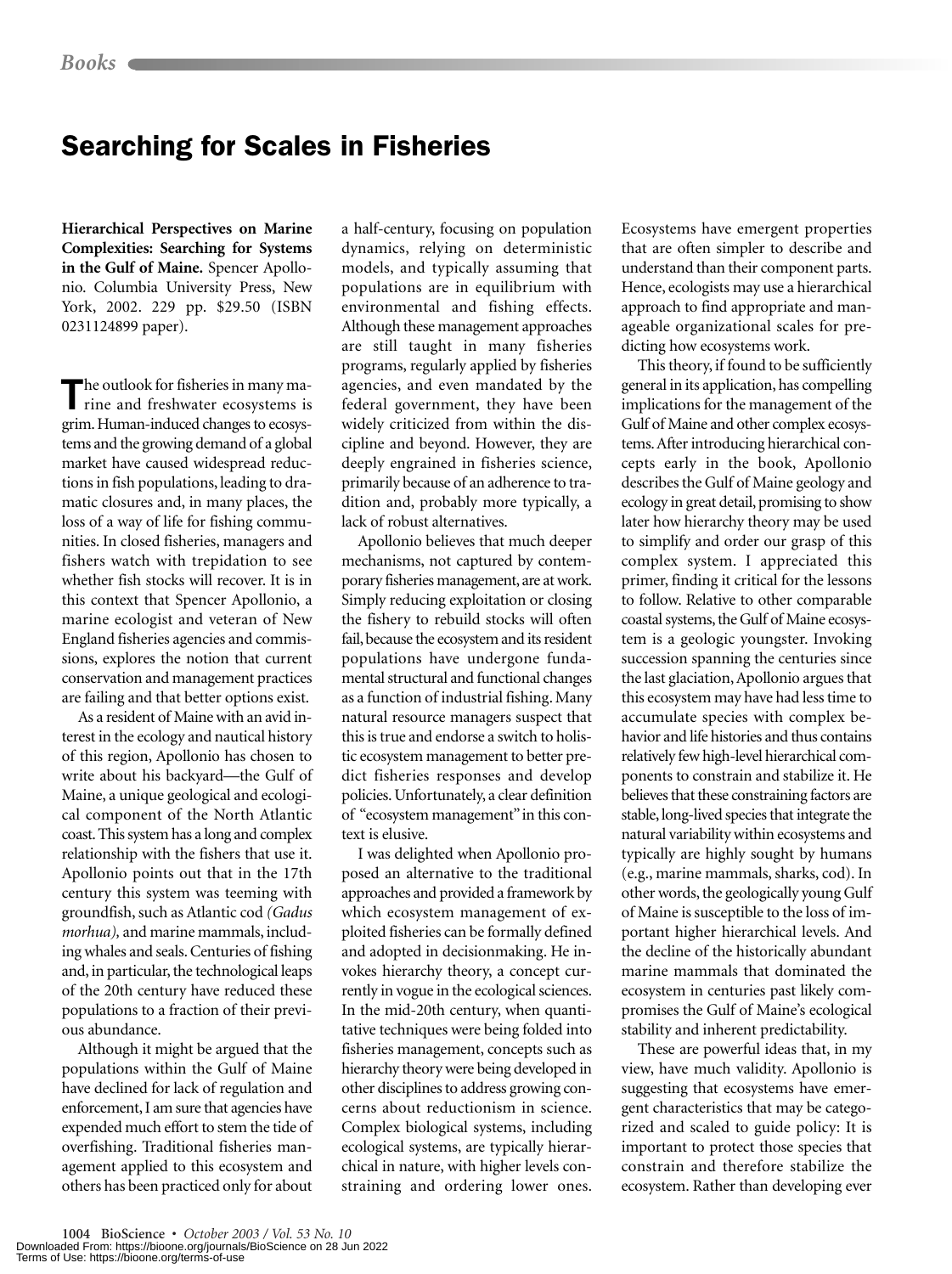# *Books*

more complex, mechanistic models, managers may arrive at strategies by understanding the relatively simple hierarchical properties of ecosystems, without the requisite bother of teasing apart complex, messy internal dynamics. From an economic standpoint, this is highly desirable and may be used to streamline the decisionmaking process by rapidly finding the relevant management scale.

The catch lies in the biological sophistication with which researchers and resource managers must approach ecosystems and their component parts. Apollonio spends a good portion of the book describing the complexity of the Gulf of Maine before applying hierarchical concepts. How far might he have gone without this depth of understanding? I am sure he is not implying that mechanistic research should be halted in exploited ecosystems. In fact, the hierarchical approach seems to be a fine way of directing limited research dollars toward the most relevant questions in exploited systems. But I do think that the allure of hierarchy theory may mislead policymakers into believing that relatively simple assumptions about the role of species in ecosystems can be substituted for more costly research efforts. A balance between mechanistic and holistic approaches must be struck, lest the pendulum swing too far toward broad speculation about how natural systems work.

In my attempts to train students in fisheries science, I continually strive for new approaches that allow these future generations of researchers and managers to engage the mounting challenges posed by the world's commercial and recreational fisheries. Although Apollonio provides many clear examples from an ecosystem perspective, his few attempts to demonstrate parallel applications of hierarchy theory to the human component of fisheries and thus provide guidance for resource managers are less developed and less compelling. Managers and conservationists are a practical lot, often beleaguered by too many responsibilities and a daunting mandate. Although the ideas encompassed by hierarchy theory are enticing, tangible tools are desperately needed. At the end of the book,Apollonio acknowledges this shortcoming, recognizing that the concepts set forth are simply the raw material from which specific tools have yet to be crafted. My hope is that this can be achieved before time runs out.

> JAMES E. GARVEY *Assistant Professor of Zoology Fisheries and Illinois Aquaculture Center Department of Zoology Southern Illinois University Carbondale, IL 62901*

## SIX LEGS OF ONE, HALF A DOZEN OF THE OTHER

**Physiological Systems in Insects.** Marc J. Klowden. Academic Press, San Diego, 2002. 415 pp., illus. \$59.95 (ISBN 0124162649 paper).

**Insect Physiology and Biochemistry.** James L. Nation. CRC Press, Boca Raton, FL, 2002. 485 pp., illus. \$109.95 (ISBN 0849311810 cloth).

The two new textbooks in insect phys-iology by Marc Klowden and James Nation are welcome and timely contributions to this important field. The dominant book in insect physiology during most of the 20th century was *The Principles of Insect Physiology,* by the late, great Sir Vincent Wigglesworth. It has been a long time since the seventh edition came out in 1972, but the charm of the prose and the breadth and depth of the scholarship made Wigglesworth's book a tough act to follow. Although well-written and authoritative multivolume series in insect physiology appeared in 1974 (edited by Rockstein, reprinted in 1984) and 1985 (edited by Kerkut and Gilbert), instructors have been in need of a single-volume textbook in this area that would have the uniformity that results from a single author and a length appropriate for a single-semester course. Chapman (1998) provides an extremely valuable reference used in university courses across the country, but his book is almost twice as long as those of Klowden and Nation; it works particularly well as a textbook for two-semester courses that cover both insect morphology and physiology.

Both Klowden's and Nation's books are intended to be used as textbooks and were written by faculty members who teach insect physiology. Marc J. Klowden is a professor at the University of Idaho who teaches insect physiology as a cooperative course between the University of Idaho and Washington State University. James L. Nation is a professor at the University of Florida who teaches insect physiology and biochemistry. Klowden notes in the preface that his textbook is intended for teaching students who use insects in their research and therefore need to understand how insects function, but who may not intend to become insect physiologists themselves. Similarly, Nation's intended audience consists of graduate students in entomology or nematology, who may have primary interests in biocontrol, toxicology, or integrated pest management rather than in physiology or biochemistry. This tough audience—students who need the material but may not be predisposed toward it—has presumably shaped both books in a positive way. Both authors do an outstanding job of making the relevance of the information clear. Both books are enjoyable to read and are jargon free while introducing readers to the necessary technical terms (highlighted in bold in both books, as in "each ovary consists of one to many **ovarioles**").

Some aspects of the books' overall format are similar. Both books have extensive references at the end of each chapter that include older references but concentrate on those that are most recent (in the last 15 years). Neither has an overall list of references at the end of the book. Both have good indexes, and Klowden has a glossary. Both are well illustrated.

There are differences in style between the two textbooks that may influence the choice of which to use for a course. Nation's book is numerically subdivided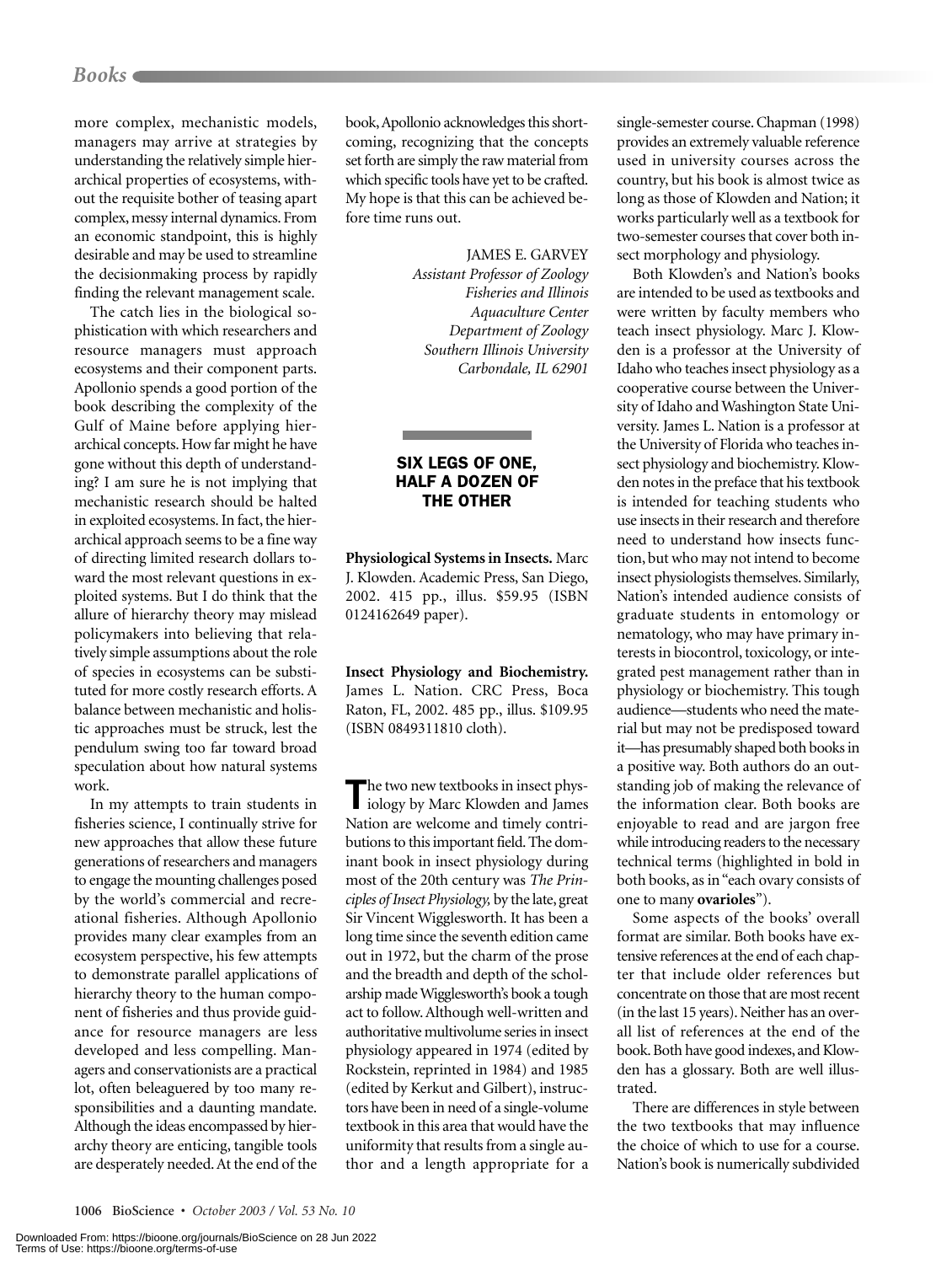(e.g., chapter 5 is "Hormones and Development," section 5.5 is "The Prothoracic Glands and Ecdysteroids," and subsection 5.5.1 is "Biosynthesis of Ecdysone"), which makes it easier to find information but slightly more difficult to read straight through. Nation's book is longer, has more factual information, and is somewhat more inclined to detail. For example, in discussion of the composition of the hemolymph, Nation supplies four different recipes for insect saline (pp. 320–321). On the topic of sensory receptors, Nation supplies a table that lists the nine different types of sensilla (table 10.1; sensilla trichoidea, sensilla chaetica, etc.).

Whether more details help to reinforce concepts or distract the reader from them is a subjective call that partially dictates textbook preferences; both faculty members and students differ in whether they are more inductive or deductive learners. In different classes there will be different expectations of what level of detail is appropriate or relevant, and therefore either Klowden or Nation could be an excellent choice, depending on the circumstances. Klowden's book does a remarkable job of identifying the major important physiological principles in a compact but not superficial way, and it would probably be easier for advanced undergraduate students to read it and absorb the material. Either book could work very well at the graduate level.

With regard to differences in content, both books provide excellent coverage of the major physiological functions of insects, although there are small differences in some topics. Nation has an appendix on the relationships between the major groups of arthropods, while Klowden does not cover that topic. Nation's appendix also provides a quick overview of the insect body plan, while Klowden provides that introductory material in the relevant chapters (e.g., mouthparts are covered in the chapter that deals with feeding and metabolism). Klowden covers topics in thermal biology not covered by Nation, such as thermoregulation (countercurrent heat exchange, shivering) and cold hardiness (freeze tolerance) in the circulatory system chapter. Nation spends a greater proportion of his book on the topics of nutrition,

digestion, neurobiology, and sensory systems.

So which book should you choose for your course in insect physiology? Pick either to use in your classroom—you can't go wrong.

> CATHERINE LOUDON *Associate Professor Department of Ecology and Evolutionary Biology University of Kansas Lawrence, KS 66045-7534*

# References cited

- Chapman RF. 1998. The Insects: Structure and Function. 4th ed. Cambridge (United Kingdom): Cambridge University Press.
- Kerkut GA, Gilbert LI, eds. 1985. Comprehensive Insect Physiology, Biochemistry, and Pharmacology. New York: Pergamon Press.
- Rockstein M, ed. 1974. The Physiology of Insecta. New York: Academic Press.
- Wigglesworth VB. 1972. The Principles of Insect Physiology. 7th ed. New York: Chapman and Hall.

# ETHICAL ENVIRONMENTAL FUTURES

**Searching for Sustainability: Interdisciplinary Essays in the Philosophy of Conservation Biology.** Bryan G. Norton. Cambridge University Press, New York, 2003. 554 pp., illus. \$30.00 (ISBN 052100778X paper).

*Searching for Sustainability: Interdisciplinary Essays in the Philosophy of Conservation Biology* examines the quest for sustainability from a variety of disciplinary viewpoints beyond conservation biology. It is a pluralistic and problemoriented book. Most important, the author—who is a professor of philosophy, science, and technology at the School of Public Policy, Georgia Institute of Technology—emphasizes environmental ethics in a transdisciplinary framework.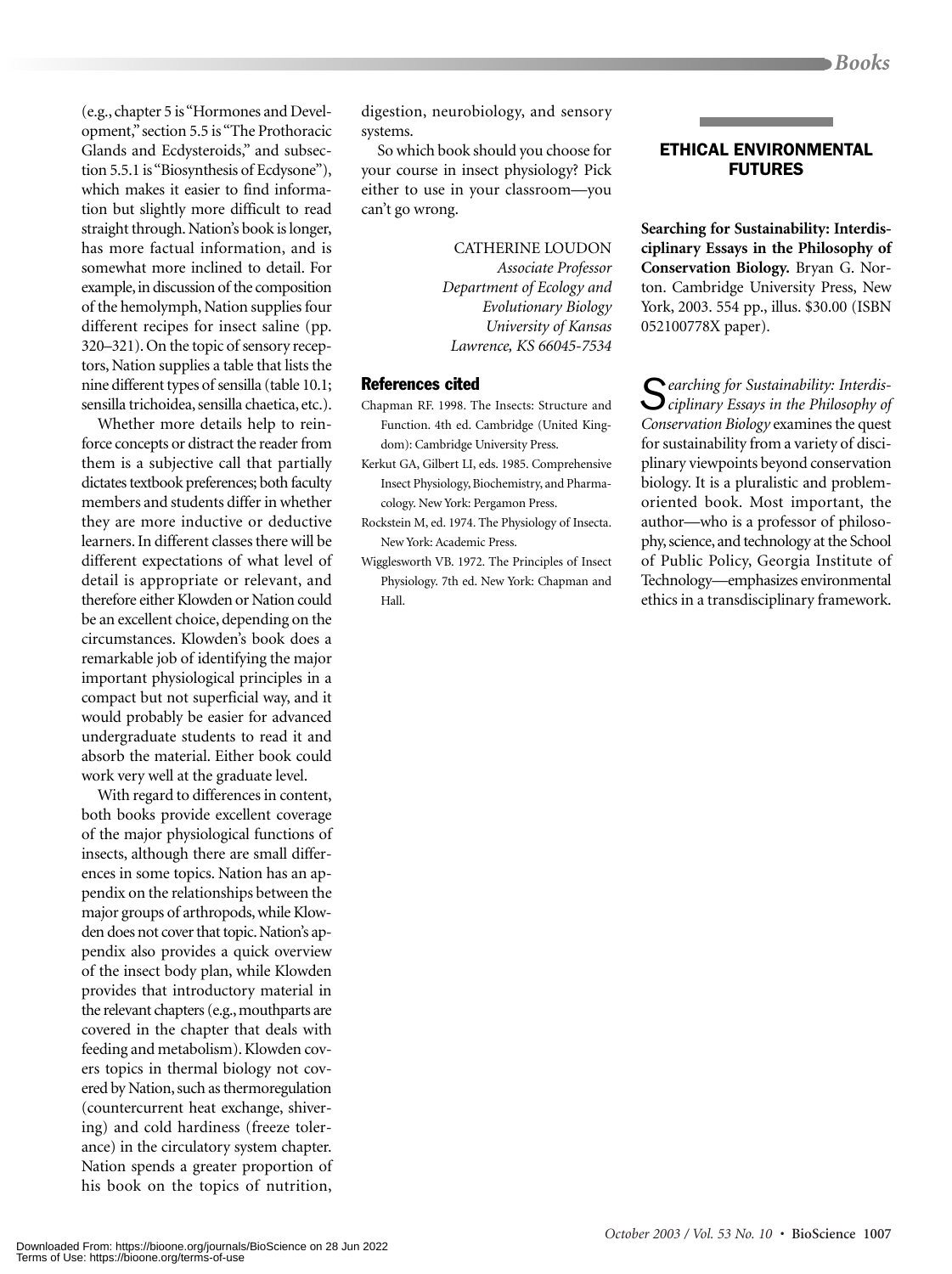# *Books*

The author's two complementary, though not easily integrated, goals are (1) to understand sustainability as a policy goal independent of multidisciplinary perspective and (2) to show how philosophical discourse and argumentation, carried on within scientific and management contexts, can result in new insights and how changes in philosophical views have been achieved.

The use of the phrase "searching for sustainability" in the title is an excellent reminder that, at present, humankind has only an aspiration to live sustainably. Not only is the question of how to attain sustainability perplexing, but, even if this desirable state is achieved, several generations will be needed to confirm that sustainability has been reached. The author affirms that the most effective conservation ethic represents a concern that humankind leave a habitable planet for posterity. Most discussions on sustainability, however, focus on using technology to alter natural systems so as to serve humankind's unexamined demands. Suggestions rarely include altering human society's "needs" in order to develop a harmonious relationship with natural systems.

The book is composed of 27 papers, divided by category into six main sections. Despite this compartmentalization, transition from one concept to another is remarkably smooth. A number of authors (e.g., Thoreau) appear frequently in various sections; however, redundancy is remarkably low, and use of an author's writings more than once serves to link the various components.

Without meaning to criticize the sequencing of the components of the book, I suggest that paper 10 in section III be read first. This analysis of the Brundtland Report, *Our Common Future* (WCED 1987)—arguably the most influential work on sustainable development—will be beneficial to any reader not familiar with the literature on sustainability and its complexities. Along the same lines, paper 26 should be read by anyone with even a modest interest in sustainability; it states the issues concisely and objectively. Also intriguing is Thoreau's portrait of materialistic consumerism as an immature developmental stage of the person (p. 32).

Even though I had some initial reservations on this pivotal issue, I am inclined to agree with Norton's statement in paper 11: "It would be an ideal outcome if the various disciplines economics, ecology, philosophy, environmental health, and environmental chemistry, to mention some prominent ones—could speak about social values in a common evaluational vernacular." Norton believes that a clearly articulable difference between economists and most environmentalists exists, and also between economists and members of other disciplines, because of the difference in perspective of the array of disciplines. Environmentalists, he argues, are moralists; they believe that human beings have an obligation to protect the environment for its own sake. Economists, on the other hand, believe no such obligations exist.

A major deficiency of the book is its failure to emphasize humankind's dependence on the planet's ecological life support system, which provides such services as maintaining the atmospheric gas balance so that it benefits humans. Norton discusses ecosystem services, but he places little emphasis on their aggregate function as a life support system. The subsection on biodiversity and resources would have provided a superb opportunity to cover this topic. I would like to have seen the author's evaluation of such volumes as *The Ecology of Commerce*(Hawken 1993) and *Natural Capitalism* (Hawken et al. 1999). Industrial ecology (e.g., Tibbs's article "Industrial Ecology"[1992], Socolow and colleagues' *Industrial Ecology and Global Change* [1994]) also deserved attention, since it advocates the hybridization of two systems often viewed as polar opposites.

I am happy to add this book to my library, and I expect to use it frequently. The notes are very helpful and the references exceptionally broad. The goal of providing principles that combine individual experience and a participatory ecosystem process is admirable. Finally, the book is a "good read": Even though the scope of this volume is great, it is remarkably easy to read and refreshingly free of disciplinary jargon. I recommend

it to anyone wishing to gain a multidisciplinary perspective on the problem of sustainable development and its possible solutions.

> JOHN CAIRNS JR. *University Distinguished Professor of Environmental Biology Emeritus Department of Biology Virginia Polytechnic Institute and State University Blacksburg, VA 24061*

### References cited

- Hawken PA. 1993. The Ecology of Commerce: A Declaration of Sustainability. Covelo (CA): Island Press.
- Hawken PA, Lovins A, Lovins H. 1999. Natural Capitalism. New York: Little, Brown.
- Socolow R, Andrews C, Berkhout F, Thomas V, eds. 1994. Industrial Ecology and Global Change. Cambridge (United Kingdom): Cambridge University Press.
- Tibbs H. 1992. Industrial ecology: An environmental agenda for industry. Whole Earth Review 77: 4–19.
- [WCED] World Commission on Environment and Development. 1987. Our Common Future. Oxford (United Kingdom): Oxford University Press.

#### MICROBIAL MUDDLES

**Acquiring Genomes: A Theory of the Origins of Species.** Lynn Margulis and Dorion Sagan. Basic Books, New York, 2002. 240 pp., illus. \$28.00 (ISBN 0465043917 cloth).

Over 40 years ago DNA was discovered in chloroplasts and mitochondria. This led Hans Ris, a former supervisor of Lynn Margulis, to revive the 1905 theory of the Russian Konstantin Mereschkowsky that chloroplasts originated by enslavement of formerly free-living cyanobacteria by a nonphotosynthetic protozoan host. Mereschkowsky invented the term *symbiogenesis* for such permanent mergers of phylogenetically disparate organisms into a single chimeric one. His idea of chloroplast symbio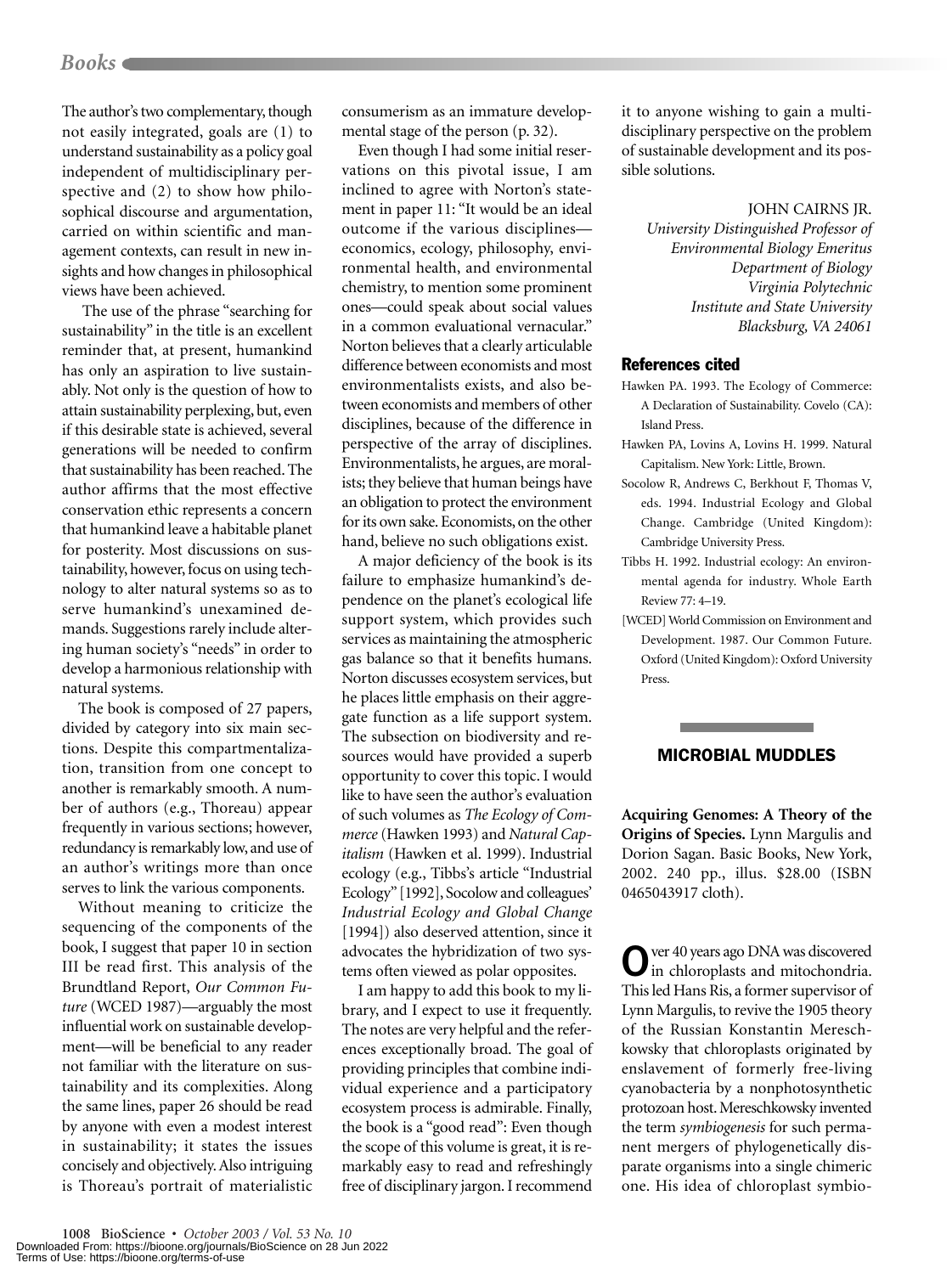genesis and Ivan Wallin's later advocacy of a similar bacterial origin of mitochondria are accepted by all serious scientists, making mainstream the idea that symbiogenesis occasionally plays a key role in evolution.

When Ris, an excellent electron microscopist, revived the symbiogenetic theory, the close resemblance in membrane organization of chloroplasts and cyanobacteria impressed him as much as that of their DNA. He realized that symbiogenesis was a way of acquiring not only foreign genomes but also foreign membranes. My own contributions to the understanding of symbiogenesis over the past 23 years have emphasized the importance of both genomes and novel membranes, which I call genetic membranes, because, like DNA, they never arise de novo and they do have key genetic roles.

Lynn Margulis seems never to have appreciated or accurately discussed the central roles of membranes in symbiogenesis in her numerous popular writings on the subject. Now a Distinguished Professor at the University of Massachusetts–Amherst, she and her science journalist son Dorion Sagan have written another popular book overemphasizing genome acquisition and ignoring that of membranes. The authors incorrectly claim that only characters encoded by genes can be transmitted transgenerationally, which ignores membrane heredity. Their book purports to be a new theory of the origin of species. The authors rightly stress that the biological species concept does not apply to bacteria, but they wrongly call the concept new—this was recognized explicitly all along by its originator, Ernst Mayr, who wrote a tactful foreword to *Acquiring Genomes,* gently indicating that their central thesis about eukaryote speciation is overstated. I consider it totally mistaken. Mayr notes that average readers will learn much they did not know before about the fascination of microbes, a fascination I share with the authors. Sadly, however, they will also be misled about the role of symbiogenesis in evolution and what is now understood about the mechanisms and history of cell evolution.

The authors assert that all eukaryotes (nucleated organisms, e.g., protozoa, plants, animals, fungi) form new species only by symbiogenesis and that random mutation is relatively unimportant. They even present a new definition of species that necessarily would make their claim true. They say that species are different only if they are chimeras of a different set of symbiogenetic partners. As I interpret symbiogenesis and the established picture of cell evolution, this would mean that all

animals belong to the same species—the same species as all fungi and most nonphotosynthetic protozoa—because their cells were formed by the symbiogenetic merger of the same protoeukaryote host and  $\alpha$ -proteobacterium to form the first true eukaryote, no symbiogenesis having occurred in them subsequently. Plants belong to a different species because they also enslaved a cyanobacterium, but are all just one species, according to the authors' curious definition.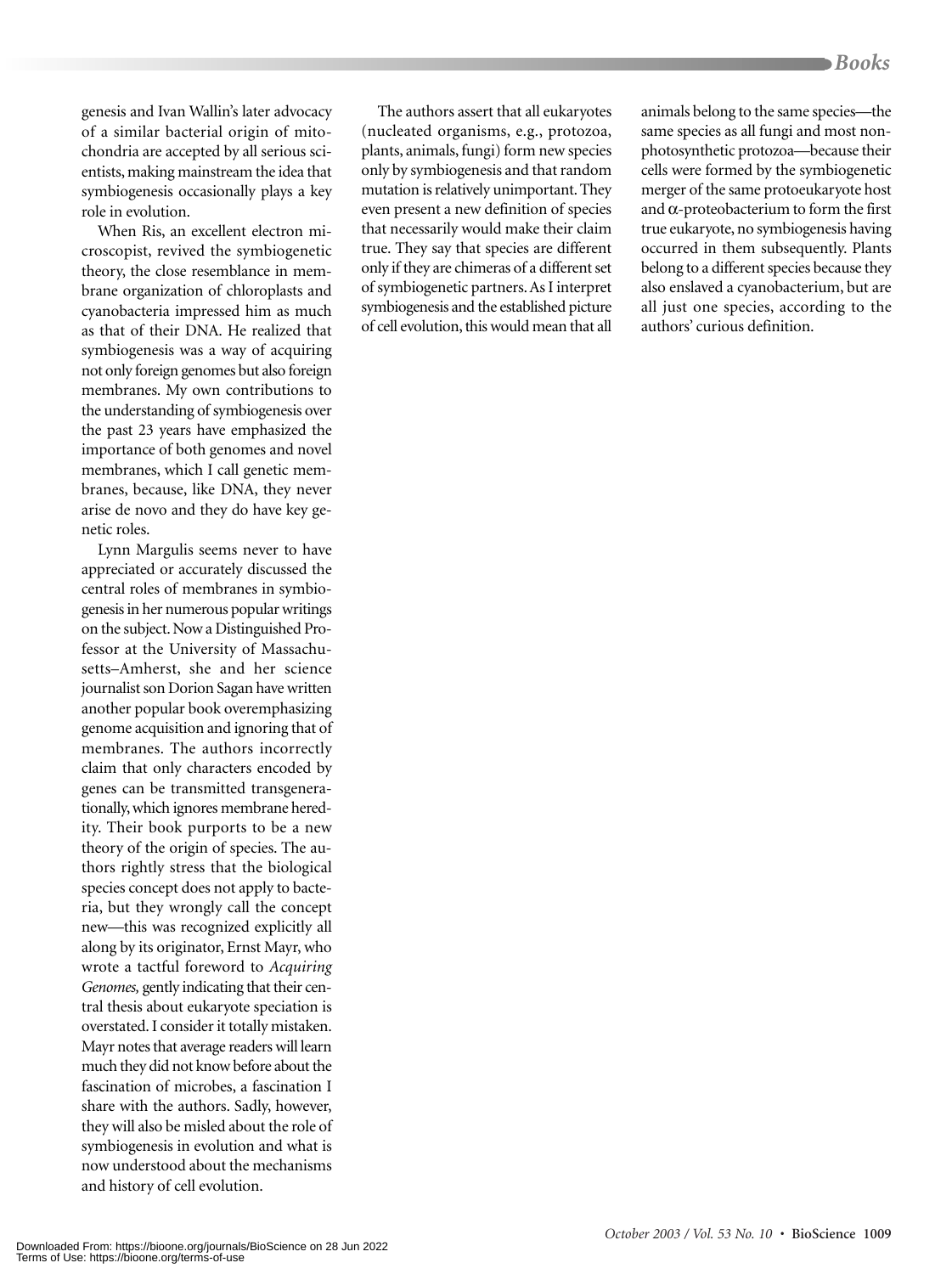Apart from the origins of mitochondria and chloroplasts, symbiogenesis has occurred on only about four other occasions in the history of life, none even mentioned by the authors. The two most important are (1) the enslavement of a red alga to make chromalveolates (e.g., brown seaweeds, diatoms, dinoflagellates, a host of other chromophyte algae, malaria parasites and their sporozoan relatives, and pseudofungi); and (2) the enslavement of a green alga to form euglenoid and chlorarachnean algae (Cavalier-Smith 2003). The other, more trivial symbiogenetic events were replacements by a few dinoflagellates of their own chloroplasts by foreign ones. The authors devote only about two sentences to the symbiogenetic origins of mitochondria and chloroplasts, all the book has to offer on the well-established cases of symbiogenesis.

What constitutes the rest of the book? Four things: repeated diatribes against evolutionary biologists and the established idea that mutation is fundamentally important in evolution; readable descriptions for the layman of many fascinating cases of symbiosis involving microbes; one-sided summaries of Margulis's current idiosyncratic view of cell evolution, which ignores most phylogenetic evidence and anyone else's criticisms or sounder interpretations; and peremptory attacks on many standard biological concepts (e.g., genes, competition, mutualism). The authors imply that 10 million to 30 million species of eukaryotes evolved by symbiogenesis, yet evidence exists for only about six symbiogenetic events in the whole history of life.

They do this by ignoring the careful distinction I made in 1985 (Cavalier-Smith and Lee 1985) between an obligate intracellular symbiont and a true organelle of symbiogenetic origin. I pointed out that integration of foreign genomes into the host nucleus can occur only after the host evolves novel, generalized protein-targeting machinery that can place many products of transferred genes back into the former symbiont. I used the presence or absence of such machinery e.g., the protein-import machinery of mitochondria and chloroplasts—to

establish a clear-cut boundary between a symbiont that lacks it and a symbiogenetic organelle that has it. This provides objective demarcation between symbiosis, which is very common, and symbiogenesis, which is exceedingly rare. Nobody disputes that intracellular symbionts are widespread in eukaryotes and often of great physiological and evolutionary importance, as are other types of symbiosis. But acquiring a symbiont is not symbiogenesis. It is simply symbiosis. The authors never so much as mention the central role of novel proteintargeting in symbiogenesis.

They vaguely define *symbiogenesis* as "symbiosis that leads to evolutionary change." Probably all symbiosis leads to evolutionary change. The authors' failure to distinguish symbiogenesis from symbiosis ignores the fact that Mereschkowsky's symbiogenesis meant permanent merger of two organisms into one. Lichens comprise two separate organisms; the fungus temporarily enslaves the alga/cyanobacterium—neither cells nor genomes are merged. The same is true of all the other examples Margulis and Sagan cite, despite their frequent, unsubstantiated claims to the contrary. Consider two examples of tendentious misrepresentation: the sea slugs that harbor chloroplasts temporarily for photosynthesis or cnidarian nematocysts for defense. The former lack even the nuclear genomes of the algae from which they came and have to be replaced periodically. Nematocysts are organelles without genomes, not cells (contrary to the authors' assertion); they also lack the nucleus and the rest of the cell from which they were stolen (Greenwood and Mariscal 1984). Yet the authors say the slugs "flaunt their stolen genomes" even though the slugs have no stolen genomes to flaunt! Algal or cnidarian genomes are not integrated into the slug.

The authors assert that symbionts "often fuse their genomes" and "many such fusions have been documented in all five kingdoms of life" (p. 90). This is false. The latter claim is peculiar, as the authors spend much space arguing that bacteria never undergo cellular symbiogenesis (there is one putative case, not mentioned). At present, there is clear evidence for fusion of cellular genomes for only one of their five kingdoms, the socalled Protoctista, which no serious biologists accept as a sensible group, because it is undoubtedly polyphyletic. In the next paragraph, the authors imply, without actually asserting it, that corals, giant clams, tubeworms, termites, and cows are all examples of such genome fusion.Again, these are simply symbioses. By juxtaposing wild claims with irrelevant examples that fail to support them but nonetheless lose the reader in fascinating symbiotic detail—chattily written in the fashionable mode of pop-science journalism—the authors may make the nonexpert think there is something in their central thesis, despite its lack of empirical evidence or rationally argued theory. They repeatedly confuse a symbiotic consortium of different species of organisms with a single organism by misusing the term "individual" for it.

The authors' viewpoint is illogical and superficial. In one place they argue that bacteria have no species (reasonable), in another that they constitute only one species (unreasonable). That would make cyanobacteria and proteobacteria the same species and talking about the separate symbiogenetic origin of mitochondria and chloroplasts problematic. If there were only one bacterial species, how could you make 10 million to 30 million different eukaryote species merely by mixing and matching that one species in the absence of mutation? Even if we were to equate symbiogenesis with the acquisition of a novel symbiont, as the authors often seem to do, there would be immensely fewer such acquisitions than recognized morphological species. Except for the six established cases of symbiogenesis, all differences between eukaryotic species or bacterial strains have arisen by mutation, plus occasional lateral transfer of individual genes or small gene clusters, not by the symbiogenetic merger of genomes. Mutation is the greatest innovator by far. Even lateral gene transfer is less innovative and less frequent than widely supposed. Unsurprisingly, the authors uncritically repeat early claims that the human genome has laterally transferred genes of bacterial origin, though that idea has